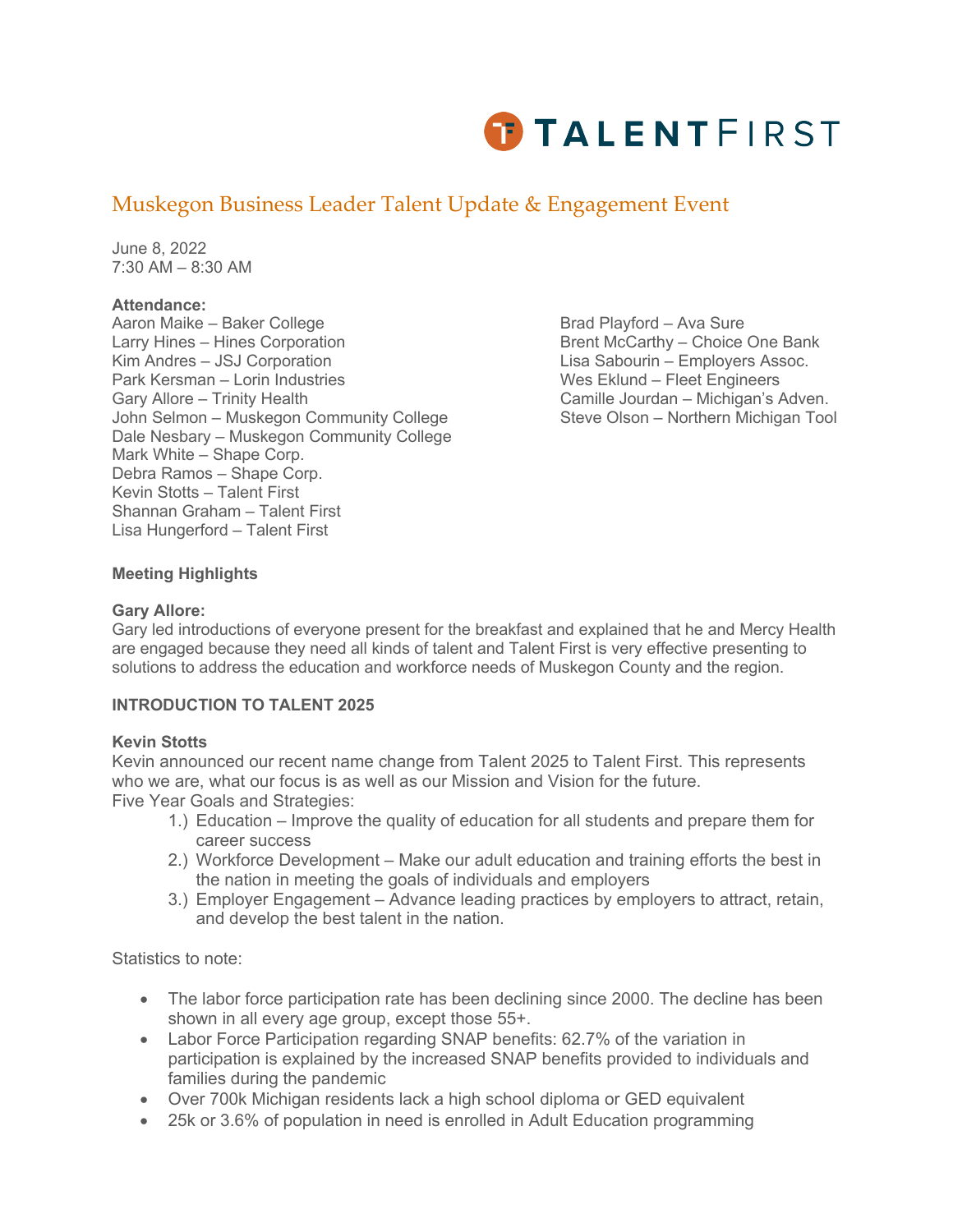Talent First will be hosting a Talent Solutions Series beginning in August and running through December. This is an opportunity to connect with an expected 300+ business leaders in West Michigan as we examine key strategies for success:

- Employer Branding
- Building a diverse & inclusive workforce
- Hiring attitude, training for skills
- Upskilling your workforce
- Embracing automation & AI
- Establishing talent pipelines

## **Lisa Hungerford**

Lisa leads several working groups at Talent First relating to Early Childhood, K-12 and Higher Education. We use research to understand the challenges and barriers within the education system, and set benchmarks for data comparing Muskegon, West Michigan and Statewide data.

Statistics to note:

- Recent years have shown declining K-12 enrollment across the state
- Reading proficiency rates gradually dropped in Muskegon but not significantly through the State
	- o -8.7% Muskegon ISD
	- o -1.7 West Michigan
	- o -7.2 Statewide
- Math proficiency rates were rising pre-Covid, but learning loss is evident
	- o Muskegon ISD: +12.3 Pre-Covid / -7.5% Covid Loss
	- o West Michigan: +4.2% Pre-Covid / -5.0% Covid Loss
	- o Statewide: +9.3% Pre-Covid / -5.4% Covid Loss
- College readiness remained unchanged since the pandemic, demonstrates long term progress Sharp rise in graduation rates in Muskegon compared to West Michigan and the State

One of our strategies is to help local school districts shirt to Competency Based Education, a more effective method of student learning with a personalized, flexible approach to meet the needs of individual students. It is skills based, tied to real world problems so students can find relevance in their coursework that results in higher academic achievement. There is also a focus on career exploration for students. Focusing on how we can build a pipeline and awareness of the jobs, skills and abilities of those in West Michigan and the region.

Competency Based Education:

- Personalized and flexible learning
- Skills-based, rigorous, and relevant
- Increased student engagement & academic achievement
- Greater teacher satisfaction & less teacher burnout
- National support to develop a statewide framework

#### Career Exploration

• Career awareness and exposure to local industries, businesses, job opportunities and the training required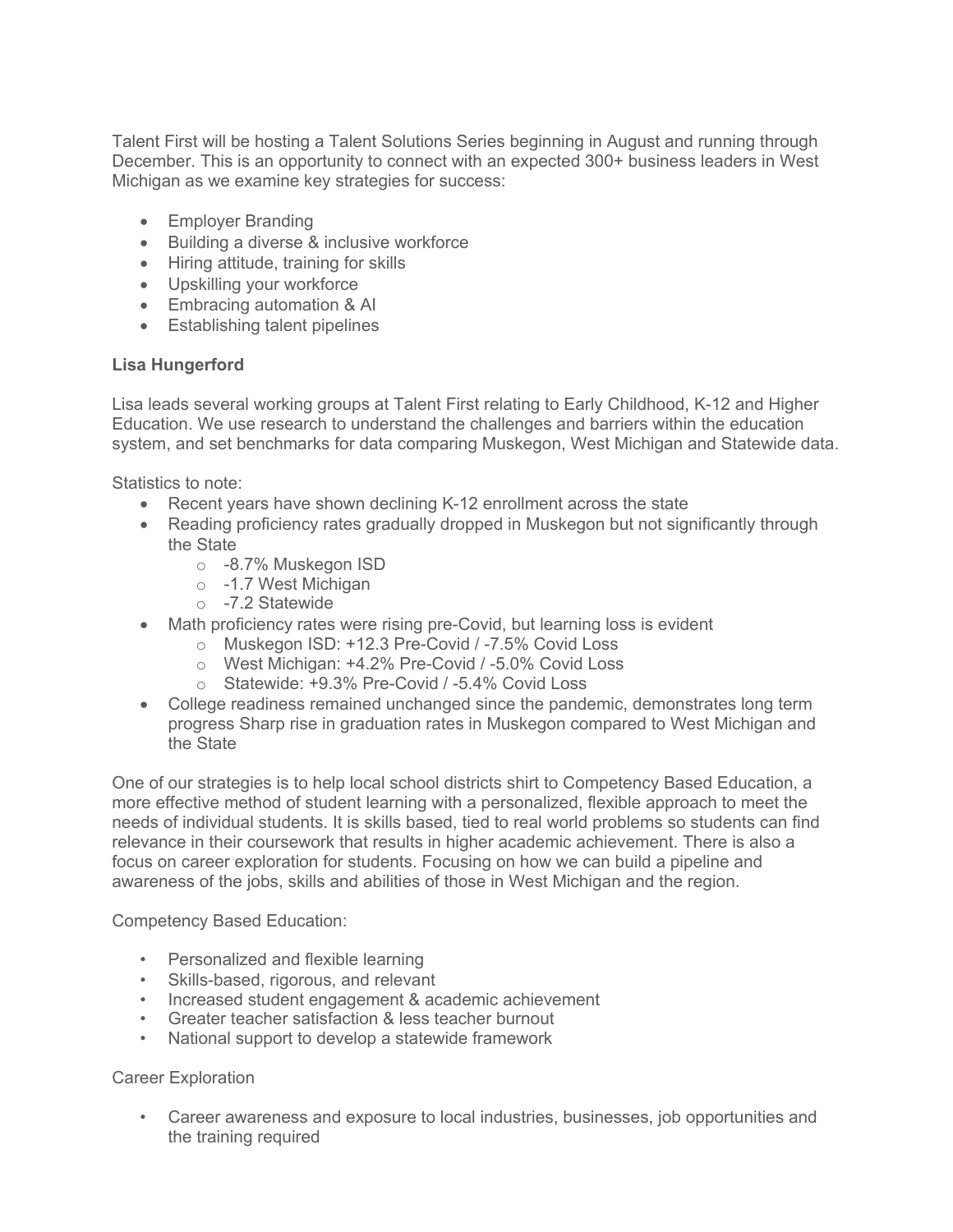- High quality instruction through PBL and employer case studies with logical connections to academic standards
- Dynamic student portfolio of artifacts, soft skill development and technical competencies as opposed to a standardized transcript

# **PK4ALL UPDATE**

## **Matt Cortez, Muskegon Public Schools Superintendent**

PK4All – Establish a preschool program to offer preschools for all children in Muskegon County

Closing the gap:

2,100 children each year eligible for preschool programming

- -1,000 served by Great Start/Head Start readiness
- -400 enrolled in private schools
- =700 children in the gap un(der)served

Budget: \$500,000 has been raised, but only \$50,000 has been used. This is partially due to the use of Title 1 ESSER funds from the Federal Government. This allows the PK4A program to be extended for the third year of programming

20 of the 2022 students are enrolled in kindergarten and the remaining two families are completing paperwork. This will allow for 100% retention from preschool into kindergarten

Parents were surveyed at the end of the 2021-2022 school year and the program was rated 5 stars in a total of 8 different categories. A quote from a parent: Thank you for everything that you have been able to do with my child. His English has improved so much. He also loves to come to school. You are doing great things." This solidifies literacy goals of the program.

The pilot program has proved that it can fill the gap to provide preschool programming to all students.

Certified teachers in early childhood increase achievement results

# **Q&A**

# *Larry Hines: Any projections on what PK4A might look like moving forward?*

The PK4A falls under the State daycare guidelines because the state doesn't have PreK guidelines. This regulation is for a total of 22 students and 1-2 teachers per classroom. The expectation for Fall of '22 would be two classrooms of 22 students and adding a third classroom in Muskegon Heights district. The long-term hope would be to continue to expand the program out of the pilot phase and continue to look at how it would be funded. For example, a 1 mil county wide millage increase would fund PK4A for all students.

# *What is the biggest challenge?*

There are two considerations right now. Research has shown that certified teachers in the classroom increase achievement results. These positions have/need to be revised to reflect that, which will also change the pay structure. The aides in the classroom are also identified as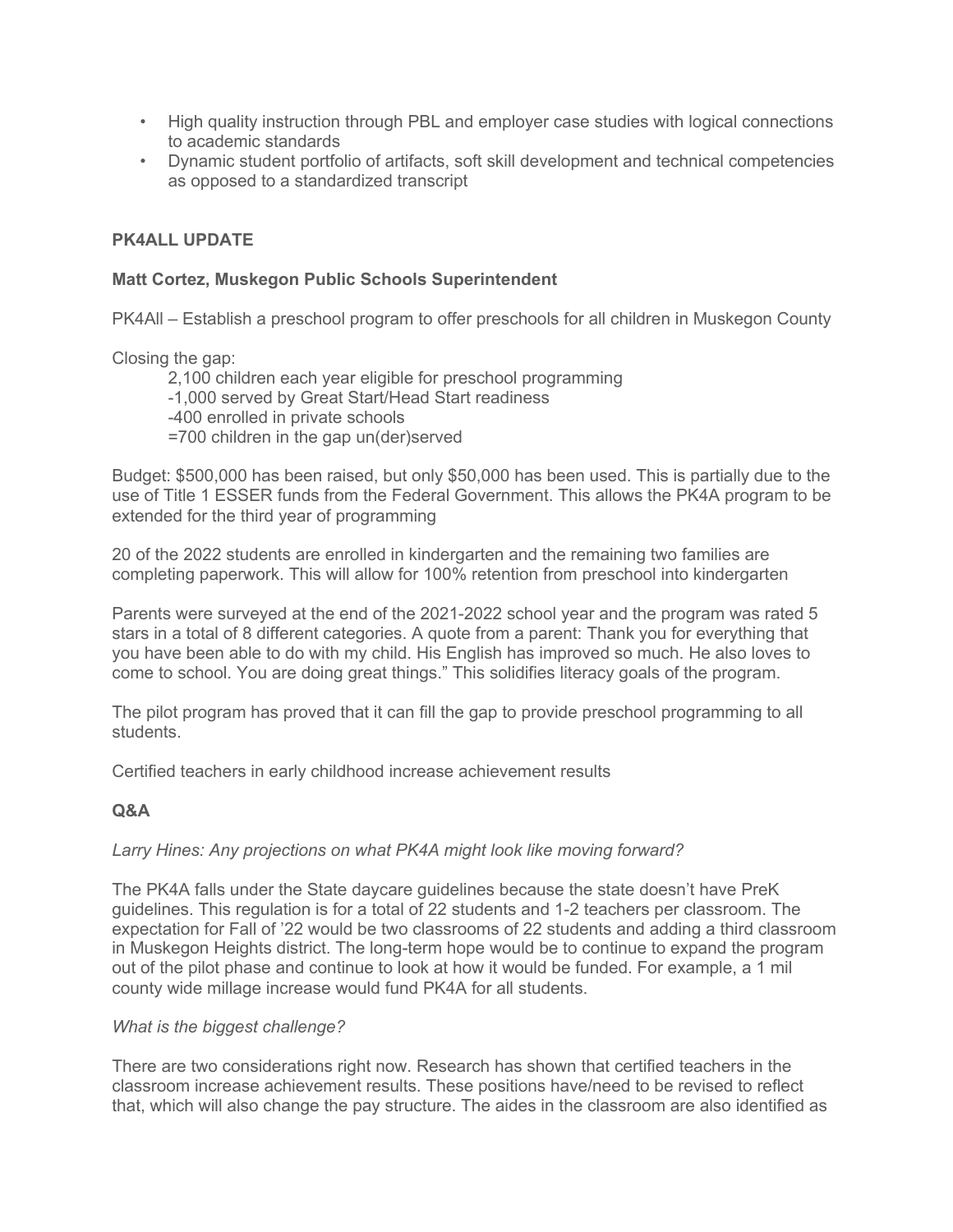the paraprofessional role which has been challenging to fill in response to the rapid wage increases and demands.

## *What has the ISD's involvement been?*

The ISD has been supportive and encouraging of this program. They have shared the GSRP curriculum so not to start from scratch. The hope is to max out GSRP and Head Start seats and optimize the PK4A program to continue to run long-term to meet the ongoing needs.

## *Would this program support virtual learners?*

The gap that is found with virtual education is significant in 90% of kids. Physically being in the classroom, having the tools and resources and having access to a qualified and certified instruction is hard to duplicate virtually. During the pandemic, homeschooling program went from 5k up to 50k, and has since gone back down to around 5k. There is a small population of kids that virtual education works for.

## *What are the kindergarten readiness percentages?*

The percentage of kids who are ready to learn is currently around 60-65%. However, Muskegon Public Schools has been trending upward with kindergarten enrollment

## *Are parents requesting their child be involved in this program?*

Muskegon Public Schools have been advertising, using Kindergarten round-up as an advertisement, as well as word of mouth.

# **CLOSING COMMENTS**

### **Mark White**

Mark expressed thanks and appreciation to Matt Cortez for his leadership and work regarding the PK4A program. That program and piloting was seeded in a meeting 3 years ago just like this. As business leaders, and educators, we are addressing how we can address some of these challenges. None of this work would be possible without the core group and team willing to take on these challenges. This is one example of the work that we are trying to do as an organization.

In reference to Muskegon County, we have a small amount of business leaders representing our work. If you're not a member yet and are interested in getting involved, please reach out to Mark, Gary, or Kevin. Mark can attest that this is an action-oriented group and solutions focused. We are led by various business leaders and educators across the region.

#### **Kevin Stotts**

Kevin expressed a note of thanks and appreciation for the attendance, support, and encouragement from today's meeting. A couple examples of our work is provided. An article from Harvard Business Review, the Playbook, and Talent Strategy Shift documents.

Talent First brings together the K-12 leader, business leaders and various CEOs and we strive to work together to make the region more competitive. There is an intentional effort around